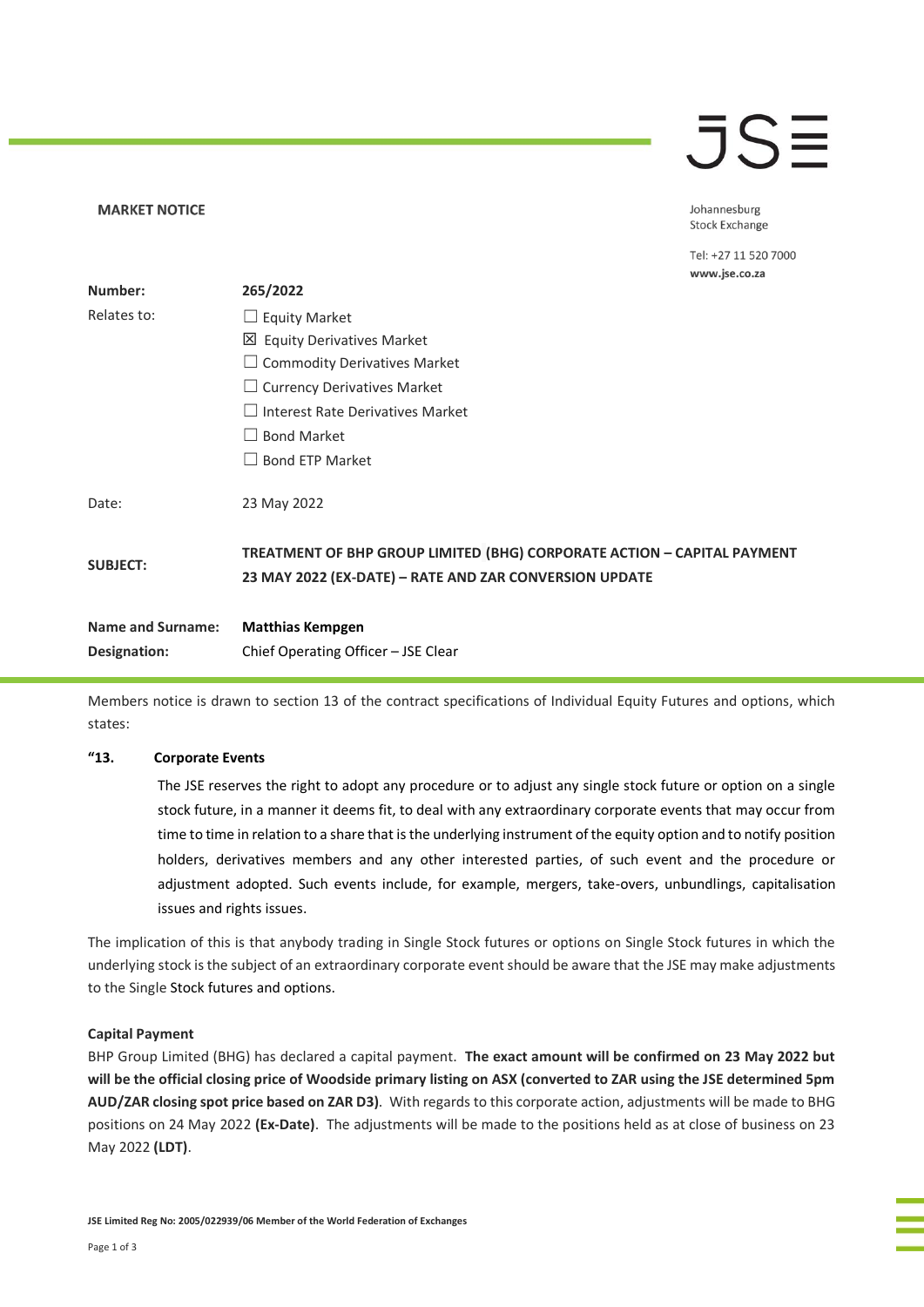#### **UPDATE:**

As mentioned above, the closing price of Woodside primary listing on ASX is 28.91 AUD **(this rate will be converted to ZAR using the JSE determined 5pm AUD/ZAR closing spot price based on ZAR D3)**.

#### **Please note**:

Adjustments will be made to all contracts where BHG is the underlying share. These contracts include:

| <b>Contract Code</b> | <b>JSE Instrument Type</b> |  |
|----------------------|----------------------------|--|
| 15JUN22 BHG CSH      | <b>Single Stock</b>        |  |
| 21JUL22 BHG CSH      | <b>Single Stock</b>        |  |
| 18AUG22 BHG CSH      | <b>Single Stock</b>        |  |
| 15SEP22 BHG CSH      | <b>Single Stock</b>        |  |
| 20OCT22 BHG CSH      | Single Stock               |  |
| 17NOV22 BHG CSH      | Single Stock               |  |
| 15DEC22 BHG CSH      | Single Stock               |  |
| 19JAN23 BHG CSH      | <b>Single Stock</b>        |  |
| 16FEB23 BHG CSH      | <b>Single Stock</b>        |  |
| 16MAR23 BHG CSH      | <b>Single Stock</b>        |  |
| 15JUN22 BHG PHY      | <b>Single Stock</b>        |  |
| 21JUL22 BHG PHY      | <b>Single Stock</b>        |  |
| 18AUG22 BHG PHY      | <b>Single Stock</b>        |  |
| 15SEP22 BHG PHY      | Single Stock               |  |
| 20OCT22 BHG PHY      | Single Stock               |  |
| 17NOV22 BHG PHY      | <b>Single Stock</b>        |  |
| 15DEC22 BHG PHY      | <b>Single Stock</b>        |  |
| 19JAN23 BHG PHY      | <b>Single Stock</b>        |  |
| 16FEB23 BHG PHY      | Single Stock               |  |
| 16MAR23 BHG PHY      | Single Stock               |  |
| 15JUN22 BHG PHY DN   | <b>Dividend Neutral</b>    |  |
| 21JUL22 BHG PHY DN   | <b>Dividend Neutral</b>    |  |
| 18AUG22 BHG PHY DN   | <b>Dividend Neutral</b>    |  |
| 15SEP22 BHG PHY DN   | <b>Dividend Neutral</b>    |  |
| 20OCT22 BHG PHY DN   | <b>Dividend Neutral</b>    |  |
| 17NOV22 BHG PHY DN   | <b>Dividend Neutral</b>    |  |
| 15DEC22 BHG PHY DN   | Dividend Neutral           |  |
| 19JAN23 BHG PHY DN   | <b>Dividend Neutral</b>    |  |
| 16FEB23 BHG PHY DN   | <b>Dividend Neutral</b>    |  |
| 16MAR23 BHG PHY DN   | <b>Dividend Neutral</b>    |  |
| 20APR23 BHG PHY DN   | <b>Dividend Neutral</b>    |  |
| 15JUN22 BHG CSH DN   | <b>Dividend Neutral</b>    |  |